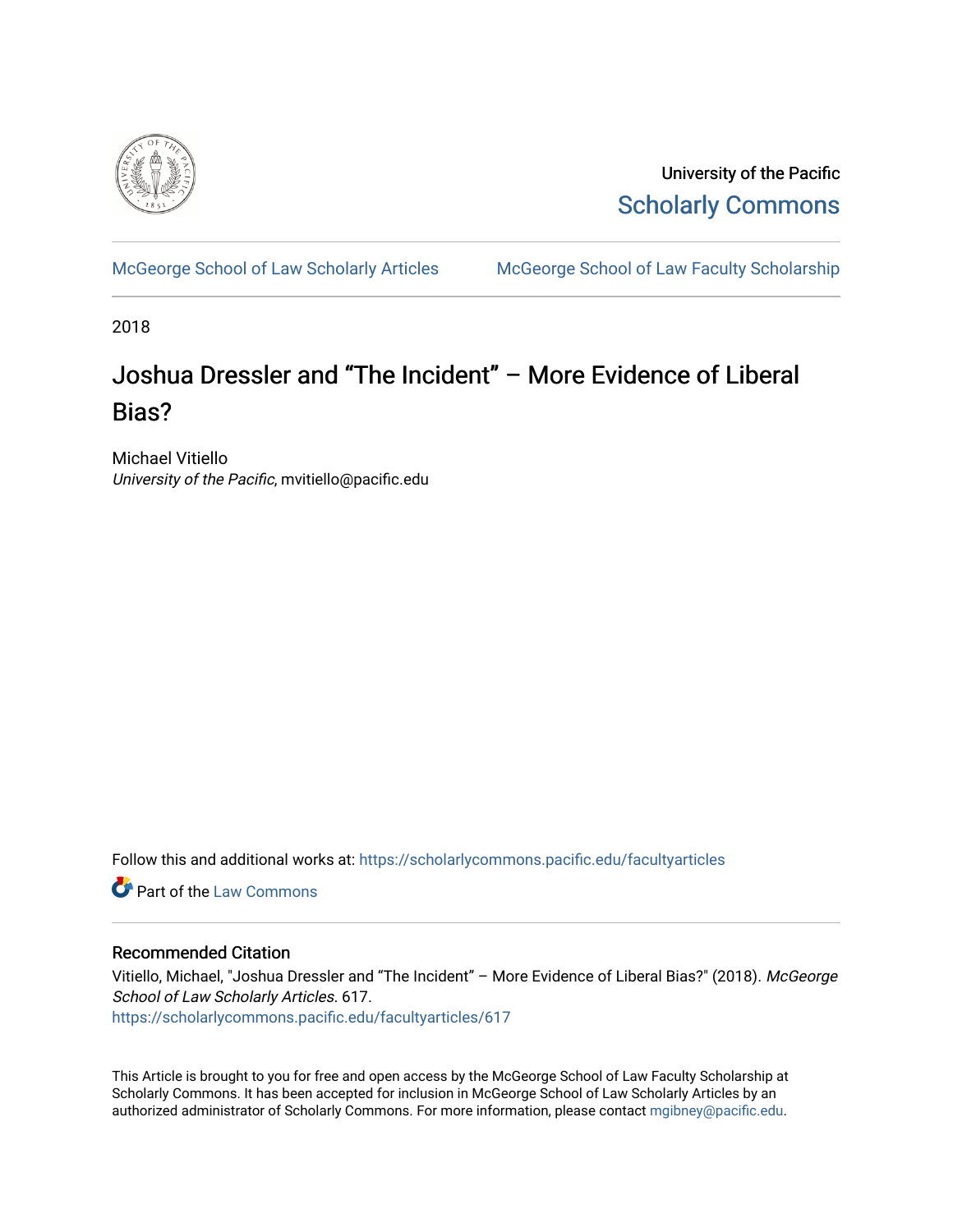## **Joshua Dressier and "The Incident"-More Evidence of Liberal Bias?**

## Michael Vitiello\*

"Have you beard about the Incident?" said Joshua, in an unusually subdued manner, during a phone conversation. **I** confessed that **I** had not. As soon as our conversation ended, **I** Googled "Dressler Incident," and quickly found a couple of articles.

According to Joshua's detractors, former Arizona State Representative Adam Kwasman put Joshua in his place for supposedly making the "outlandish" statement that then-Presidential candidate Ted Cruz was anti-Semitic during a discussion in Joshua's criminal law class at Arizona State University's law school.<sup>1</sup> Specifically, Joshua was discussing language in context, where words take onlarger meaning than they might otherwise when viewed out of context. discussion turned to the statement Cruz made on the campaign trail that Donald Trump has "New York values."<sup>2</sup> In expanding the discussion, Joshua suggested that some listeners understood Cruz's comment to be anti-Semitic.<sup>3</sup> Perhaps in anticipation of confronting Joshua, Kwasman taped the conversation,<sup>4</sup> happily for those of us interested in what actually took place.

Some of Kwasman's supporters portrayed him as calling out a typically liberal professor for an obvious falsehood about the right-wing  $\check{C}$ ruz.<sup>5</sup> Indeed, one prominent right-wing radio talk show host called Kwasman "Captain Arizona."<sup>6</sup> In response to Joshua's remark, according to James T. Harris, Kwasman "tears off his suit and tie, and becomes Captain Arizona! Kwasman, in his role as Captain,

<sup>2</sup> $Id$ 

Frank Horowitz, *Law Professor Implies Cruz "New York Values" Comment Anti-Semitic,*  $\overline{\mathbf{3}}$ YOUTUBE (Jan. 22, 2016), https://www.youtube.com/watch?v=iZnqiElIJfc [https://perma.cc/Z5GL-YDFF] (What Professor Dressler actually stated was, "I don't want to get into Trump and Cruz and Clinton and Sanders and all that stuff, but **I** will tell you that a whole lot of people in my milieu took 'New York values' to also mean Jewish.").

4 James T. Harris, *Professor Implies Cruz' 'New York Values' Statement Was Anti-Semitic, Captain Arizona Puts Him in His Place!,* **JAMES** T. HARRis (Jan. 22, **2016, 5:01** AM), http://jamest harris.com/latest/276-professor-implies-cruz-new-york-values-statement-was-anti-semitic-captainarizona-puts-him-in-his-place [https://perma.ccHAZ7-2N9U].

**6** Harris, *supra* note 4.

Distinguished Professor of Law, the University of Pacific, McGeorge School of Law; University of Pennsylvania, **J.D.,** 1974; Swarthmore College, B.A., **1969.**

**<sup>1</sup>** David Ahumada, *Former Arizona Lawmaker Calls Out ASU Prof for Cruz Insult, ARLZ.* DAILY INDEP. (Jan. 21, 2016), https://arizonadailyindependent.com/2016/01/21/former-arizona-law maker-calls-out-asu-prof-for-cruz-insult/ [https://perma.cc/M9D4-4W4J].

*See, e.g., id.;* Ahumada, *supra* note **1.**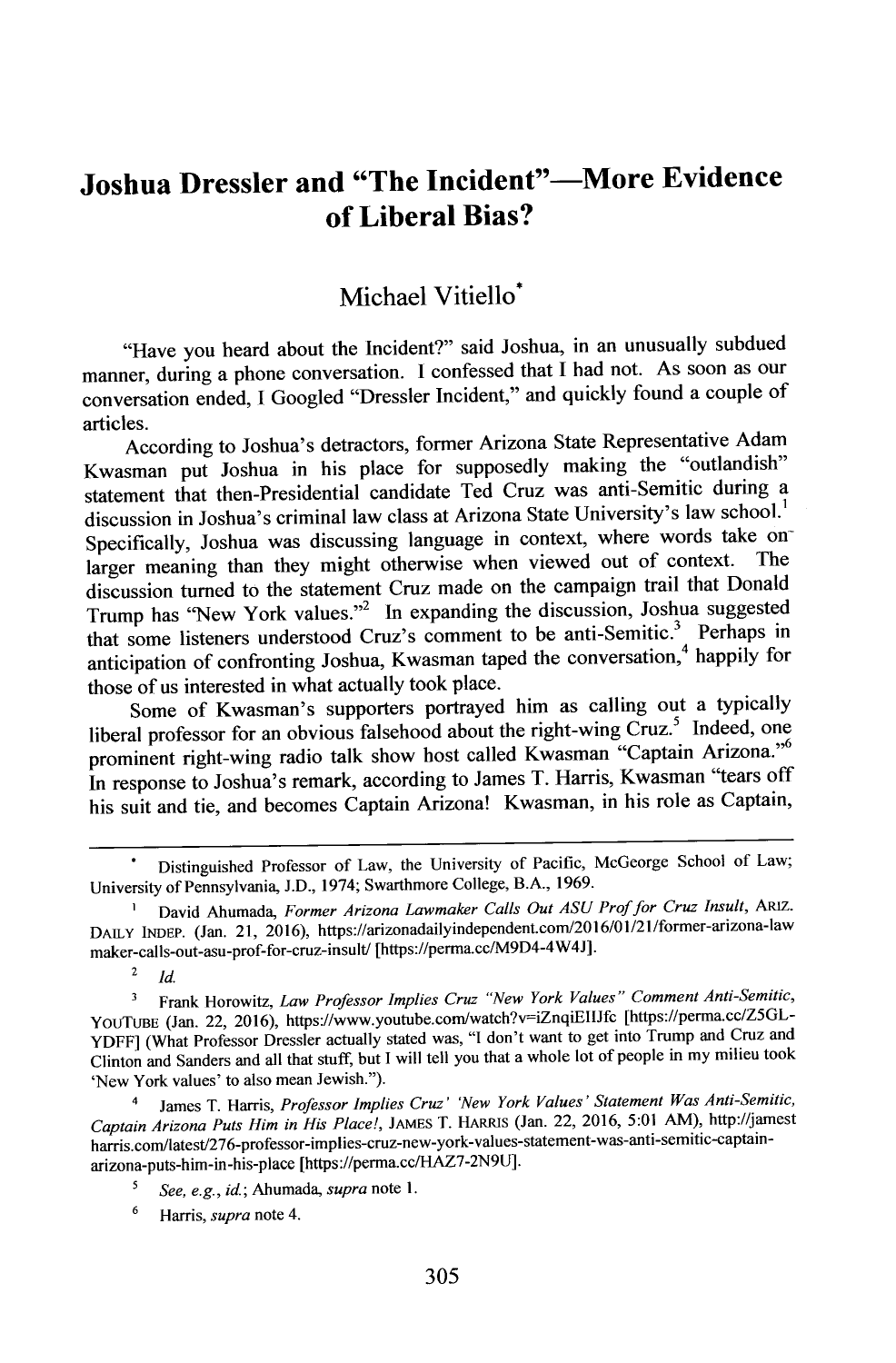interrupts Professor Dressler in an epic smack down and puts him in his place."<sup>7</sup> Apparently, Kwasman was proud that he put Joshua in his place.<sup>8</sup>

Beyond just the act of calling out a liberal professor for an allegedly inappropriate statement, Kwasman's supporters also found in Joshua's remarks more evidence of liberal bias in legal education<sup>9</sup> (and in all education, depending on the critic).<sup>10</sup> As David Ahumada claimed in an extensive article about "the Incident" in the *Arizona Daily Independent*, college professors feed "subtle manifestos towards [their] political viewpoints."<sup>11</sup> Seeming to endorse his manifestos towards [their] political viewpoints."<sup>11</sup> account, Ahumada quoted Kwasman that Joshua should have been ashamed of himself for his comment.<sup>12</sup> Had Joshua merely taken "a potshot toward Republicans or Conservatives," Kwasman would have let it slide.<sup>13</sup> Supposedly, that was the case because such conduct is commonplace in higher education.<sup>14</sup> Only when Joshua intimated that Cruz was anti-Semitic did Kwasman, a member of Cruz's Arizona election committee, have to counteract Joshua's brainwashing.<sup>15</sup> Apparently, Kwasman or others pushed the law school and university administrations to sanction Joshua.<sup>16</sup><br>Perhaps not surprisingly for reasons explored below, "the Incident" got

national attention.<sup>17</sup> Fox News host Sean Hannity posted a link to Kwasman's tape of the event. In typical fashion, Hannity cited "the Incident" as "more evidence of liberal bias in academia."<sup> $18$ </sup>

**My** gut response, even before **I** followed the link on Hannity's website to the taped conversation, was that there was some mistake. As reported, this was not typical Joshua behavior. He is one of the most fair-minded people **I** know. *Could he have had a moment of weakness? I might* have been tempted to make a

- <sup>12</sup>*Id.*
- $13$ *id.*
- $14$  *Id.*

<sup>15</sup> *Id.* Ahumada's article includes an even more detailed discussion of how Kwasman further put Joshua in his place after the two men continued their conversation in the hallway. For example, when Joshua attempted to defend himself, Kwasman told him that "you cannot out lawyer a politician."

 $16$ *id* 

**<sup>17</sup>***See, e.g.,* Sean Hannity, *Listen: Professor Implies Cruz' 'New York Values' Statement Was Anti-Semitic, Student Puts Him in His Place,* **SEAN HANNITY SHOW** (Jan. 22, **2016),** http://www.hannity.com/articles/election-493995/listen-professor-implies-cruz-new-york- 4301230/ [https://perma.cc/7P82-BWG6].

*18 id*

 $\overline{7}$ *Id.*

**<sup>8</sup>***Id*

 $\frac{9}{10}$ *Id.* 

**<sup>0</sup>** Ahumada, *supra note* **I** ("The world of education has become progressively heavy in the constant liberal rhetoric that is discussed between students and their professors in the difficult world **of college** life.").

 $11$  *Id.*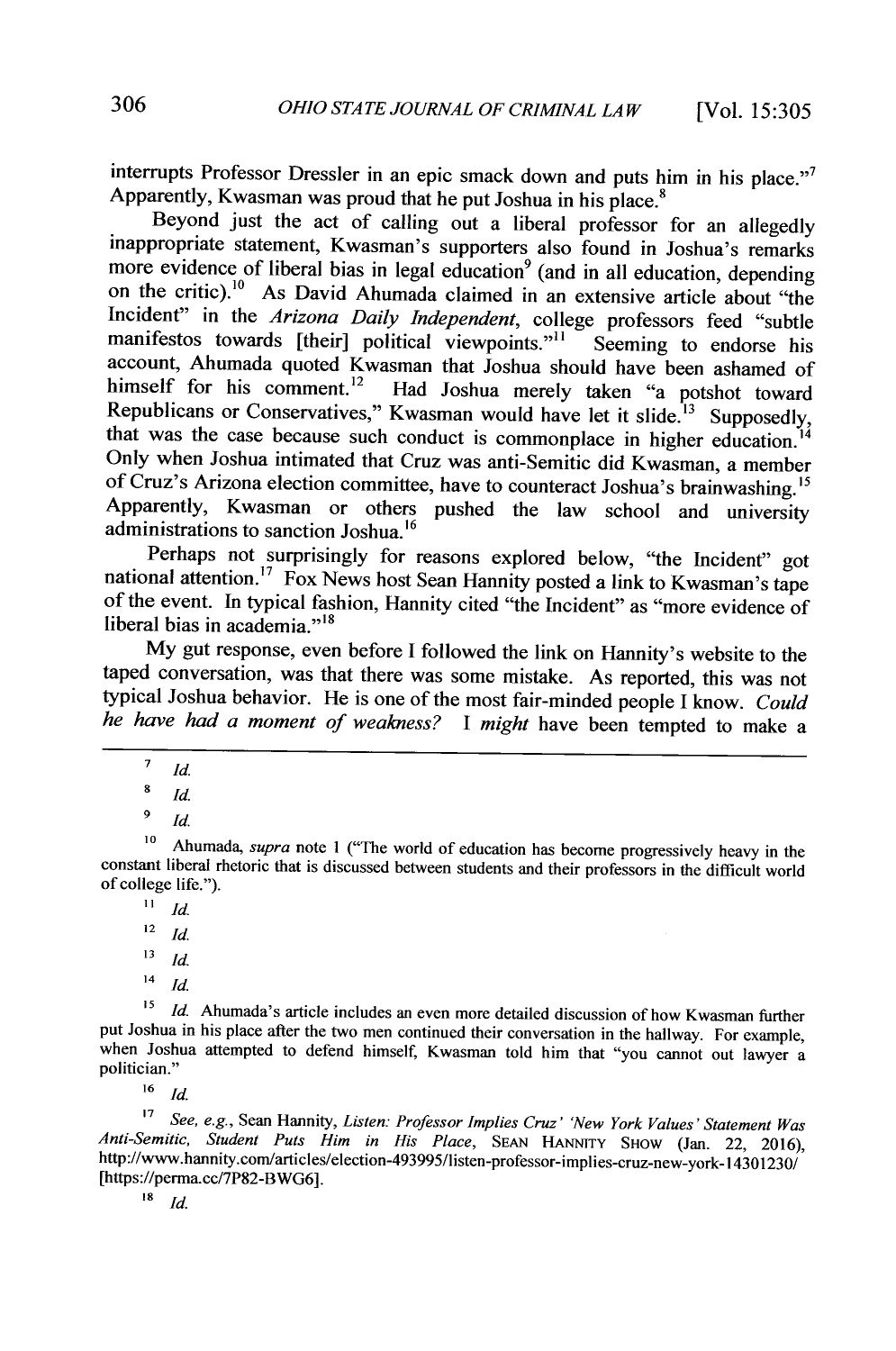derogatory remark about Ted Cruz, a politician so extreme and unpleasant that many of his colleagues despise him,<sup>19</sup> but was less likely to believe that Joshua would do so.

Before turning to the contents of the tape, which document the in-class part of the confrontation between Kwasman and Joshua, **I** want to put "the Incident" in context. Claims about liberal bias in higher education in general and legal education in particular are part of a long-term attack. Its modern variation dates back to the 1980s, when a string of young conservatives at Dartmouth College<br>began the *Dartmouth Review*. Although largely considered a well-written Although largely considered a well-written newspaper, some of its supporters have been at the center of various controversies, including open contempt and disruption of one African-American professor's class. Right-wing author David Horowitz captured some of the hostility towards liberal academics in his book *The Professors: The 101 Most Dangerous Academics in America.*<sup>20</sup> Similar hostility is not hard to find among right-wing pundits like<br>Seen Hannity and Ann Coulter, who attack academics as well. Right-wing Sean Hannity and Ann Coulter, who attack academics as well. politicians have started to do more than attack academics verbally. For example, Wisconsin Governor Scott Walker is only one of a number of governors who have proposed getting rid of tenure, undoubtedly out of hostility for views expressed **by** "liberal" faculty.<sup>21</sup> Republican legislators in other states have proposed similar tenure-eliminating bills as well. $^{22}$ 

At times, critics of liberal academics point to an empirical study purporting to show liberal bias in the legal academy.<sup>23</sup> A decade ago, three professors published a study, largely based on political donations made **by** law professors, demonstrating what they believed was a liberal bias in the legal academy.<sup>24</sup> Elsewhere, **I** have criticized that study. **My** criticisms are implicit **in** the title of my article: "Liberal Bias in the Legal Academy: Overstated and Undervalued."<sup>25</sup> But

- **'9** *See, e.g.,* Caroline Bankoff, *Why Everyone (in Congress) Hates Ted Cruz,* N.Y. **MAG.** (Dec. 20, 2015, 9:32 PM), http://nymag.com/daily/intelligencer/2015/12/why-everyone-in-congress-hates ted-cruz.html [https://perma.cc/EF83-U72H].
- <sup>20</sup>**DAVID HOROWITZ, THE PROFESSORS: THE 101** MOST DANGEROUS ACADEMICS **IN** AMERICA **(2006).**

<sup>21</sup> Steven Salzberg, *Wisconsin Gov. Scott Walker's Dual Attacks on the University of Wisconsin,* FORBES (June 12, **2015, 8:00** AM), https://www.forbes.com/sites/stevensalzberg/2015/ 06/12/wisconsin-gov-scott-walkers-dual-attacks-on-the-university-of-wisconsin/#7d05eeelc2df [https://perma.cc/5B2A-Y6DM].

<sup>22</sup>*See, e.g.,* Jeff Charis-Carlson **&** William Petroski, *Iowa Lawmaker Looking to End Tenure at Public Universities,* **DES** MOINES REG. (Jan. 12, **2017, 8:35** PM), http://www.desmoines register.com/story/news/education/2017/01/12/iowa-lawmaker-looking-end-tenure-public univerisities/964606<sup>2</sup> <sup>6</sup> / [https://perma.cc/P95X-W8E7].

**<sup>23</sup>***See* John **0.** McGinnis, Matthew **A.** Schwartz **&** Benjamin Tisdell, *The Patterns and Implications of Political Contributions by Elite Law School Faculty,* **93 GEO. L.J. 1167, 1170-71 (2005).**

 $^{24}$  *Id.* 

**<sup>25</sup>**Michael Vitiello, *Liberal Bias in the Legal Academy: Overstated and Undervalued, 77* Miss. **L.J. 507 (2007).**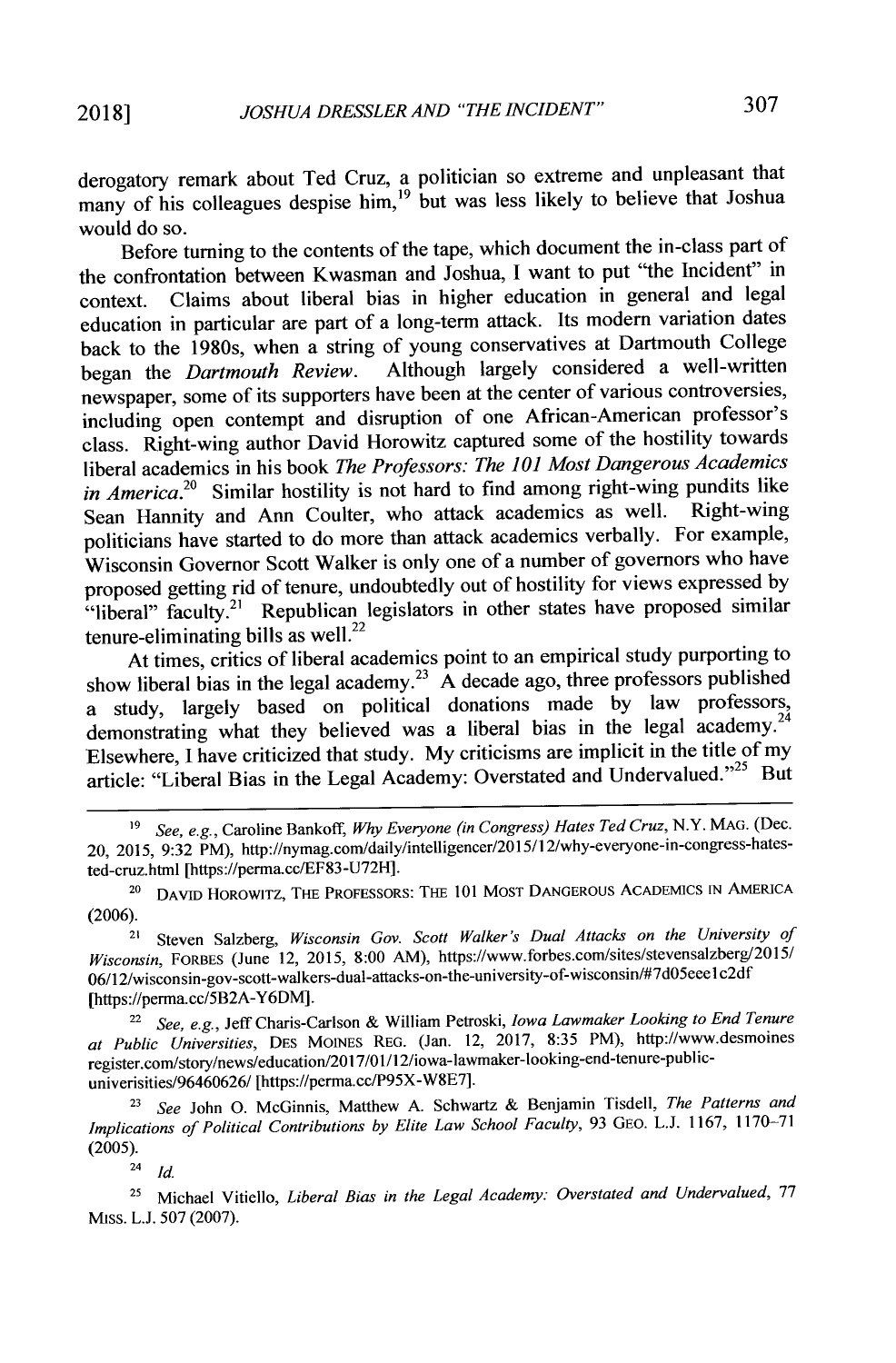the study had currency in the debate, in part, because it relied on a quasi-objective methodology to "prove" what many members of the right "knew" in their hearts.<sup>26</sup>

Ironically, critics of liberal academics accuse them of suppressing speech of conservatives,<sup>27</sup> but seem quite intent upon silencing liberal voices, as Kwasman, Hannity, and others appear to be.<sup>28</sup> An exploration of the internal inconsistencies of the right-wing attack on liberal academics is beyond the scope of this celebration of Joshua. Nevertheless, it is worth noting that the right often shouts down liberals<sup>29</sup> (like Kwasman tried to do) and excoriates liberals for suppressing right-wing speakers. $30$ 

In the article cited above, **I** argued that the authors of the study overstated the extent of liberal bias in the legal academy.<sup>31</sup> So too with "The Incident." As I mentioned, Kwasman must have been gunning for Joshua-why else would he have taped the class? Thankfully, fair-minded folks can listen to the conversation for themselves to determine if Joshua was out of character, exhibiting his liberal bias in his criticism of Cruz. Take a minute and listen to the conversation.<sup>32</sup>

Exactly what did Joshua say? Did he subscribe to the view that Cruz is anti-Semitic? Quite the contrary, Joshua merely described what others in his circle might believe when they heard Cruz accuse Trump of having "New York values."<sup>33</sup> Hannity and Kwasman insist that Joshua implied his agreement.<sup>34</sup> Hannity and Kwasman insist that Joshua implied his agreement.<sup>34</sup> Wow. Desperate for proof of their thesis, **I** suspect that Hannity and Kwasman would infer Joshua's liberal bias from the fact that he wears bow ties.

Kwasman's tone and comments after-the-fact suggest a kind of bullying.<sup>35</sup><br>That is distinctly not Joshua's demeanor or affect. I have seen Joshua teach, lecture, interact with students, and debate colleagues (including me) on a variety of topics and in a variety of settings. The settings have varied; the constant is

**<sup>29</sup>Id.;** see also comment to *id.* ("Adam [Kwasman] is trying to shame teachers that he disagrees with into being quiet.").

**<sup>30</sup>**See, e.g., David French, Yes, Universities Discriminate Against Conservatives, **NAT'L** REV. (Apr. **1, 2016),** http://www.nationalreview.com/comer/433559/yes-universities-discriminate-againstconservatives [https://permacc/5TGE-BKRE].

<sup>31</sup> Vitiello, *supra* note 25, at 527–43.

<sup>32</sup> Horowitz, *supra* note 3.<br> $\frac{33}{H}$ 

**<sup>33</sup>id.**

<sup>34</sup>Hannity, supra note **17;** Ahumada, supra note **1.**

**<sup>35</sup>**Ahumada, supra note 1 (According to Kwasman, "[Professor Dressier] acknowledged the fact that, well actually at first he was saying **'I** wasn't saying **I** thought that, **I** was saying that other people thought that,' and **I** gave him one of those looks of I'm calling BS on that.").

**<sup>26</sup>***See* McGinnis et al., *supra* note **23,** at **1172-74.**

**<sup>27</sup>***See, e.g.,* Chris Sweeney, *How Liberal Professors Are Ruining College,* Bos. **MAG.** (Jan. **2017),** http://www.bostonmagazine.com/news/article/2016/12/20/liberal-professors/ [https://perma. cc/BP8L-A3UJ]; Emma Green, *Do American Universities Discriminate Against Conservatives?,* **ATLANTIC** (Apr. **30,** 2016), https://www.theatlantic.com/politics/archive/2016/04/conservativesdiscrimination-universities/480372/ [https://perma.cc/8ABU-GAK9].

**<sup>28</sup>**See, e.g., Ahumada, supra *note* **1.**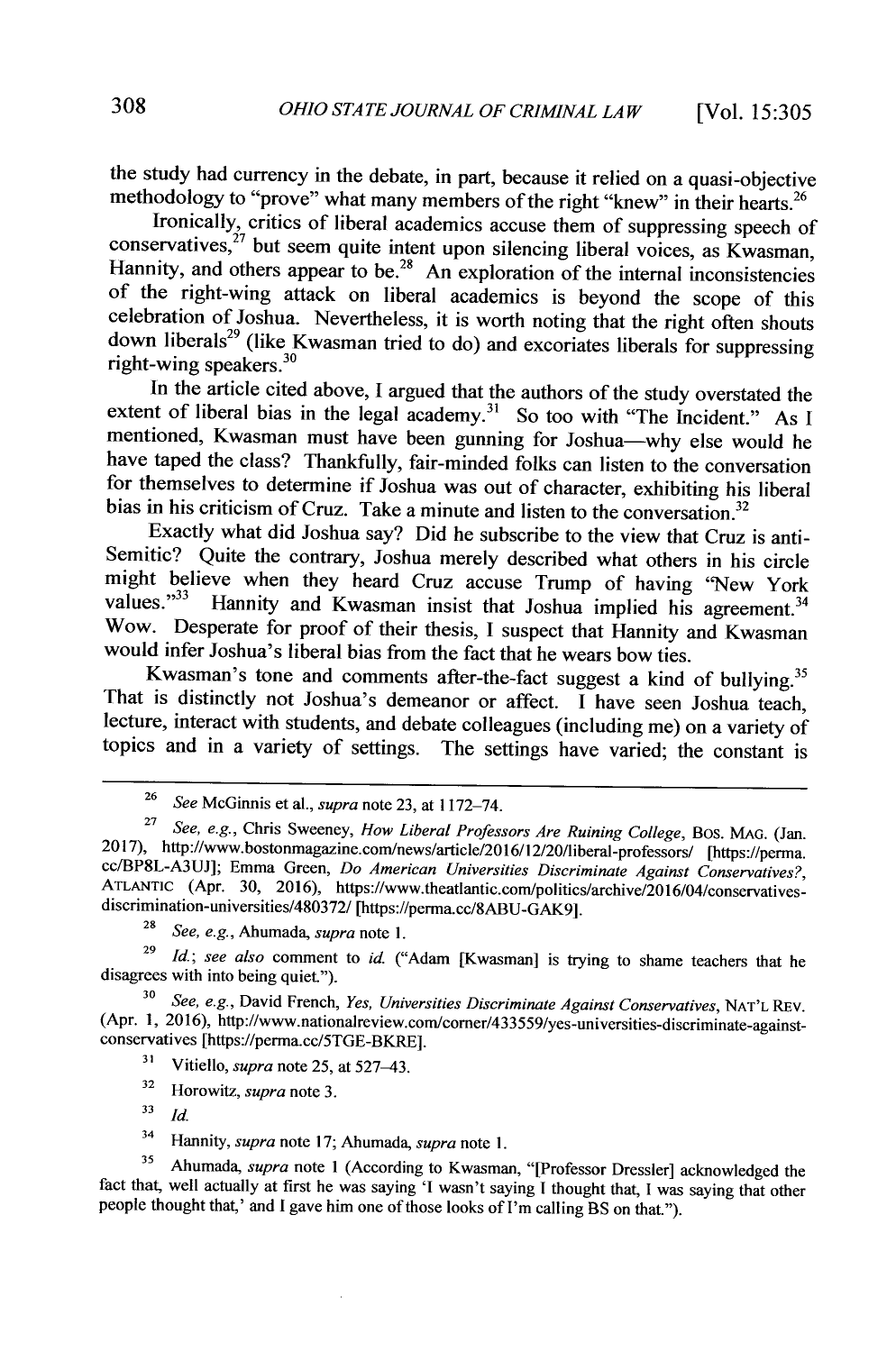Joshua's remarkable level of civility. Other than someone capable of finding liberals under their beds, like the right-wingers during the McCarthy era,<sup>36</sup> few of Joshua's students can guess his political leanings when they attend his classes.<sup>37</sup> He poses questions designed to force all of his students to question their premises, whether they are liberals or conservatives.<sup>38</sup>

More evidence of Joshua's encouragement of intellectual diversity is his selection of his co-authors for his widely adopted casebooks. For example, as George Thomas, Joshua's co-author for his *Criminal Procedure* casebook, often states in the teacher's manual, Thomas is the more conservative of the two on a host of constitutional rights questions.<sup>39</sup>

In closing, **I** appreciate Steve Garvey's willingness to include this reflection because of the enormous respect that **I** have for Joshua's work and for his personality. (I am considerably less enthusiastic that Joshua is retiring!) **By** way of concluding, **I** want to quote comments about Joshua in my article on liberal bias in the academy:

**<sup>I</sup>**also want to single out three left leaning professors who inspired many of the thoughts in this article. **My...** former colleague Joshua Dressler demonstrate[s] the best traits of [a] liberal law professor[]. Both in the classroom and in private discussions, [he] ask[s] hard questions and do[es] not accept superficial answers. [He has] helped me repeatedly in casual conversations, at works-in-progress, and in comments on drafts of articles.<sup>40</sup>

Many other colleagues and many of Joshua's former students echo respect for Joshua. Most of us who have worked with him, read his works, and studied with him recognize not only the extraordinary impact that he has had on criminal law, but also the grace and dignity with which he has conducted himself. He has had an exemplary career and small-minded critics cannot detract from that reality.

 $\mathbf{e}^{\mathbf{r}^{\mathrm{T}}}$ 

**<sup>36</sup>** *See 'Reds Under the Bed,'* ALPHA HISTORY, http://alphahistory.com/coldwar/reds-underthe-bed/ [https://perma.cc/YV2Y-3FF2] (last visited Mar. **10, 2018).**

**<sup>37</sup>**See, e.g., 2nd Former Student Comment to Ahumada, *supra* note **I ("I** am a conservative and **I** never felt as though my views weren't welcome."); Bill, comment to *id.* ("Dressler is one of the most cited Profs in the field, his political opinions aren't part of teaching.").

**<sup>38</sup>***See, e.g.,* Former Student Comment to *id* **("I** am a student of Dressler's from last semester at **OSU ...** There were several very conservative students in our class and they never had an issue with Professor Dressler... **.** His personal political beliefs never became a part of the class and he openly encouraged us to speak about how we personally interpreted statutes or case decisions.").

**<sup>39</sup>***See, e.g.,* **JOSHUA** DRESSLER *&* **GEORGE C. THOMAS** III, TEACHER'S **MANUAL** TO CRIMINAL PROCEDURE: PRINCIPLES, **POLICIES AND** PERSPECTIVES **55-56, 61** (6th ed. **2017)** ("[A]sking an officer to interrupt what has become a crime investigation rather than knock on a door is taking the warrant requirement too far for Thomas. (Dressler feels it is great to have a casebook in which co-authors don't always see eye-to-eye. It makes the casebook better!)").

<sup>40</sup> Vitiello, *supra* note **25,** at *507.*